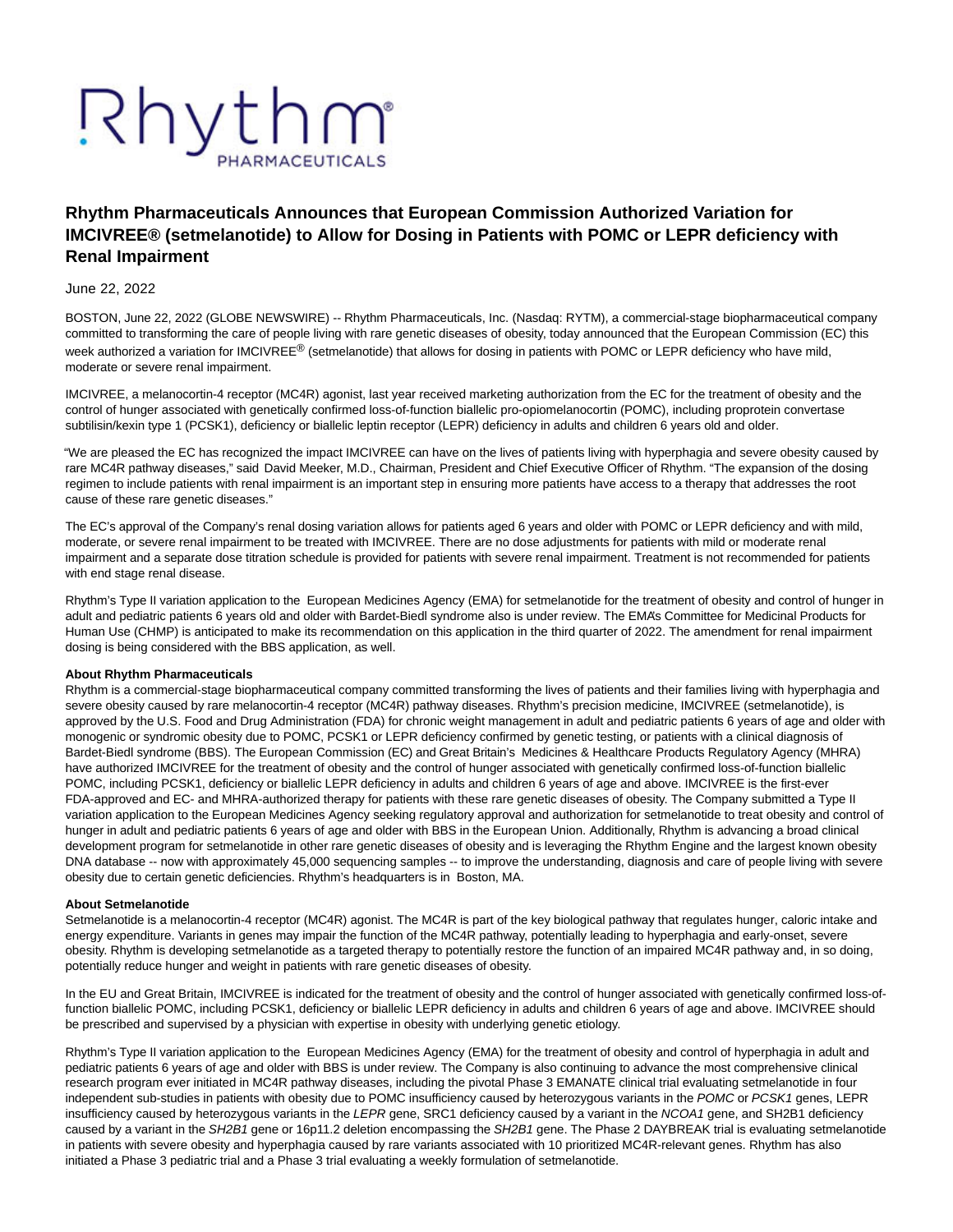# **IMCIVREE® (setmelanotide) Indication**

In the United States, IMCIVREE is indicated for chronic weight management in adult and pediatric patients 6 years of age and older with monogenic or syndromic obesity due to:

- Pro-opiomelanocortin (POMC), proprotein convertase subtilisin/kexin type 1 (PCSK1) or leptin receptor (LEPR) deficiency as determined by an FDA-approved test demonstrating variants in POMC, PCSK1 or LEPR genes that are interpreted as pathogenic, likely pathogenic, or of uncertain significance (VUS)
- Bardet-Biedl syndrome (BBS)

# **Limitations of Use**

IMCIVREE is not indicated for the treatment of patients with the following conditions as IMCIVREE would not be expected to be effective:

- Obesity due to suspected POMC, PCSK1 or LEPR deficiency with POMC, PCSK1 or LEPR variants classified as benign or likely benign
- Other types of obesity not related to POMC, PCSK1 or LEPR deficiency, or BBS, including obesity associated with other genetic syndromes and general (polygenic) obesity

#### **WARNINGS AND PRECAUTIONS**

**Disturbance in Sexual Arousal:** Spontaneous penile erections in males and sexual adverse reactions in females have occurred. Inform patients that these events may occur and instruct patients who have an erection lasting longer than 4 hours to seek emergency medical attention.

**Depression and Suicidal Ideation:** Depression and suicidal ideation have occurred. Monitor patients for new onset or worsening depression or suicidal thoughts or behaviors. Consider discontinuing IMCIVREE if patients experience suicidal thoughts or behaviors, or clinically significant or persistent depression symptoms occur.

**Skin Pigmentation and Darkening of Pre-existing Nevi:** Generalized increased skin pigmentation and darkening of pre-existing nevi have occurred. Perform a full body skin examination prior to initiation and periodically during treatment to monitor pre-existing and new pigmentary lesions.

**Risk of Serious Adverse Reactions Due to Benzyl Alcohol Preservative in Neonates and Low Birth Weight Infants:** IMCIVREE is not approved for use in neonates or infants. Serious and fatal adverse reactions including "gasping syndrome" can occur in neonates and low birth weight infants treated with benzyl alcohol-preserved drugs.

# **ADVERSE REACTIONS**

The most common adverse reactions (incidence ≥20%) included skin hyperpigmentation, injection site reactions, nausea, headache, diarrhea, abdominal pain, vomiting, depression, and spontaneous penile erection.

#### **USE IN SPECIFIC POPULATIONS**

Treatment with IMCIVREE is not recommended when breastfeeding. Discontinue IMCIVREE when pregnancy is recognized unless the benefits of therapy outweigh the potential risks to the fetus.

To report SUSPECTED ADVERSE REACTIONS, contact Rhythm Pharmaceuticals at 833-789-6337 or FDA at 1-800-FDA-1088 or [www.fda.gov/medwatch.](https://www.globenewswire.com/Tracker?data=6lnS1mdGwSizCgzgj2ruGN4p_0M9NSHdHvLRniQpEmKKuAS7wYq2P_lzfFkKEtN7Xdbr3mh16_Xoi0gp6Z6MxbJp32jLZEKY6Mg1lsxKTUA=)

#### **Please see the full Prescribing Information for additional Important Safety Information.**

#### **Forward-Looking Statements**

This press release contains forward-looking statements within the meaning of the Private Securities Litigation Reform Act of 1995. All statements contained in this press release that do not relate to matters of historical fact should be considered forward-looking statements, including without limitation statements regarding the potential, safety, efficacy, and regulatory and clinical progress of setmelanotide, the potential benefits of IMCIVREE for patients with renal impairment, and our expectations surrounding potential regulatory submissions with the EMA, approvals and timing thereof, our business strategy and plans, including regarding commercialization of IMCIVREE. Statements using word such as "expect", "anticipate", "believe", "may", "will" and similar terms are also forward-looking statements. Such statements are subject to numerous risks and uncertainties, including, but not limited to, our ability to enroll patients in clinical trials, the design and outcome of clinical trials, the impact of competition, the ability to achieve or obtain necessary regulatory approvals, risks associated with data analysis and reporting, our liquidity and expenses, the impact of the COVID-19 pandemic on our business and operations, including our preclinical studies, clinical trials and commercialization prospects, and general economic conditions, and the other important factors discussed under the caption "Risk Factors" in our Quarterly Report on Form 10-Q for the quarter ended March 31, 2022 and our other filings with the Securities and Exchange Commission. Except as required by law, we undertake no obligations to make any revisions to the forward-looking statements contained in this release or to update them to reflect events or circumstances occurring after the date of this release, whether as a result of new information, future developments or otherwise.

#### **Corporate Contact:**

David Connolly Head of Investor Relations and Corporate Communications Rhythm Pharmaceuticals, Inc. 857-264-4280 [dconnolly@rhythmtx.com](https://www.globenewswire.com/Tracker?data=isZYHkhybdkcJpABaWlxNba-PIiidUCGBHH9_QvOy3nphgCsT5U1ZVt80por6N_ac6oaMIbMB7omQ-O8USGykjA8ruHR-81k66Ssz3oQYv4=)

**Investor Contact:** Hannah Deresiewicz Stern Investor Relations, Inc.